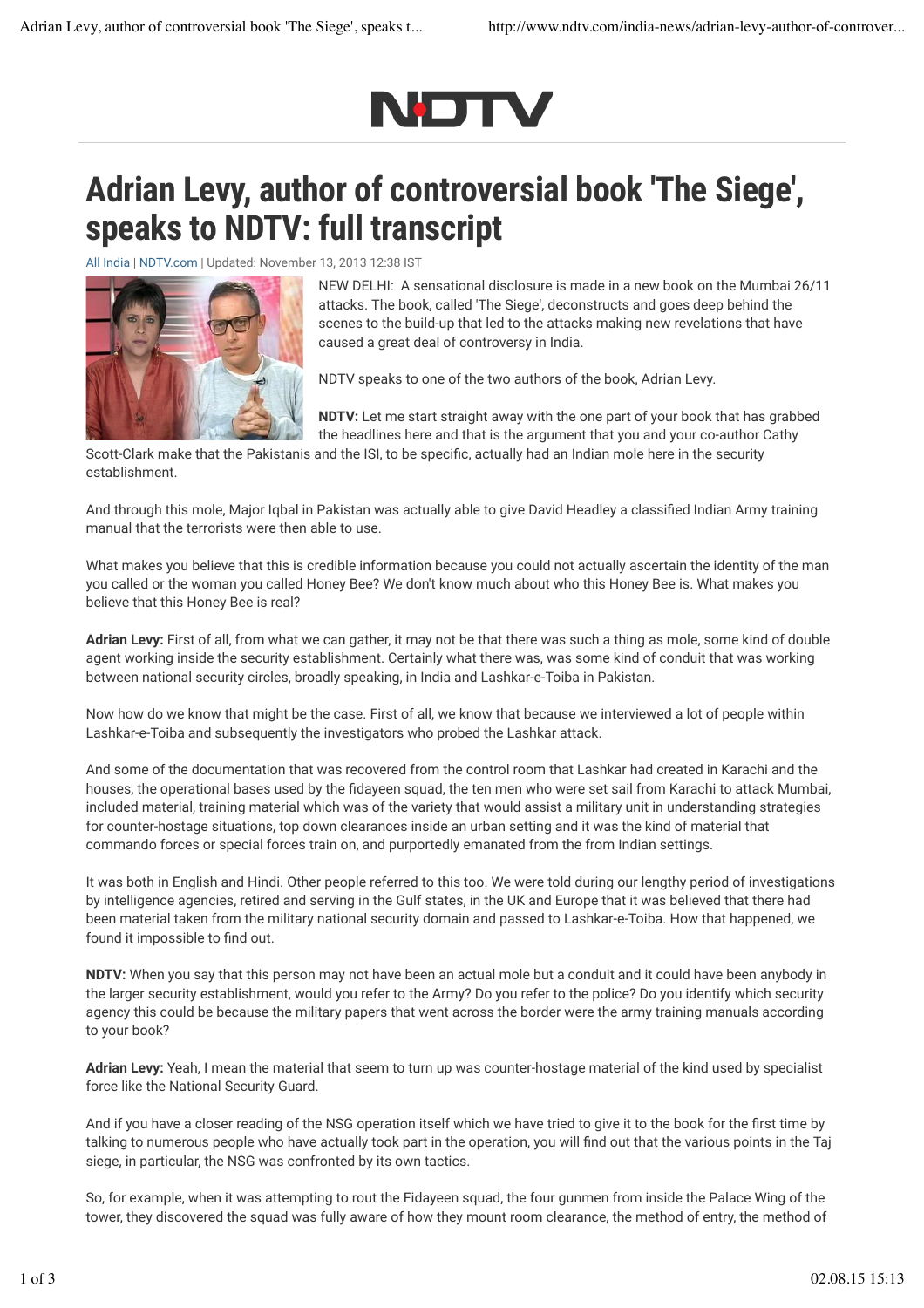blowing the doors and they did things like muffle all the doors with mattresses.

NDTV: May I just interrupt you to ask you that you are actually saying that when the NSG found that many of its tactics that should have remained highly classified material were known to the 10 terrorists they were combating in the Taj and this confirms your suspicion that there was somebody who had passed this on to the ISI who then trained the terrorists in that template, in the template of the NSG.

Adrian Levy: Well, it's an interesting supportive notion that when you talk to the officers who mounted the operation on the ground and to their supervisors, the senior officers who carried out the incredibly difficult operation, they noted that the defence put up was extremely tactical and of a military kind.

Now, obviously, there are two strands to this. We know that there was certain kind of coaching provided by ISI and by the intelligence and military establishment broadly within Lashkar-e-Toiba and it's also worth about pointing out as a counter here that Lashkar-e-Toiba is incredibly disciplined.

Unlike a lot of other fidayeen outfits, the Islamist outfits, they pride themselves on internal discipline. So, those two facts have to be taken into account.

So, if we lay that on the table like a corpse and sort of do a post-mortem, what do we have?

We have material recovered from the control room and the barracks, if you like, of the Fidayeen squad in Karachi, we have Lashkar itself saying how they got hold of that material under cross examination being widely discussed in intelligence circles in Pakistan and we have Gulf intelligence agencies and those in Europe also discussing the fact that their interests have been piqued by the notion that information had been passed of some kind from New Delhi. That we found was worth reporting.

NDTV: Sure. And at the heart of this entire saga...and of course what your argument is continues to be debated here in Indian intelligence circles as well. But I want to take this on to David Headley.

And one of the things that Indians have not been able to get about David Headley is was he a double agent or was he a triple agent? There is a chapter on David Headley in your book where even the ISI is saying at one point, is David Headley playing us all? That's one line from your book.

And in that same chapter you actually have this fascinating anecdote of one of David Headley's wife, Faiza, who gets extremely suspicious about him. She goes to the American Embassy and she comes back puzzled by the lack of reaction from the embassy thinking either David Headley is a terrorist or he is working for the Americans.

Now Adrian, there is a great deal of anger among the Indians here that Headley could not be extradited to India, that he struck a plea bargain with the Americans. What do you believe was the relationship between Headley and the Americans?

Adrian Levy: I think you have pin-pointed it for us one of the crux moments in the book. I mean Headley is this strange hybrid: American, Pakistani, comfortable in both societies but can look Pakistani or look American, from dual ancestry with an extraordinary mother Serrill Headley who was a philanthropist, an adventuress from Maryland.

And his dad Syed Gilani, who was in his own way an extraordinary broadcaster, much loved in Pakistan, a respectable cultural figure. And so this hybrid character, if you like, would use his dual heritage to befuddle and confound both societies.

What we found stripping Headley into pieces is that the person he always served was himself. If you actually lay all of this out, you will find is that Headley, his methodology was to betray all of those around him in order to advance his own goals. So right from the beginning when he began dealing drugs in 1984, he did it alongside his best friend from school, Rana, who was subsequently prosecuted with him. And he used Rana's jeep to smuggle drugs, he used his military car.

NDTV: Where do you think his loyalties lay? Was it with the Lashkar or was it with the Americans?

Adrian Levy: His loyalties lay with himself. I think what he did was use opportunities to barter himself out of a situation. When he was busted for drugs, he first turned to the DEA in America, the Drug Enforcement Administration, and said I will help you bust out of the Pakistanis.

When that trick didn't work in 1998, when he was busted again in New York, he said you have just been hit in Africa by Al Qaeda and the American embassies have been blown up in Dar es Salaam and in Nairobi and he said, I am a Muslim-American, I will penetrate Islamist outfits for you. And that was very appetizing for Americans.